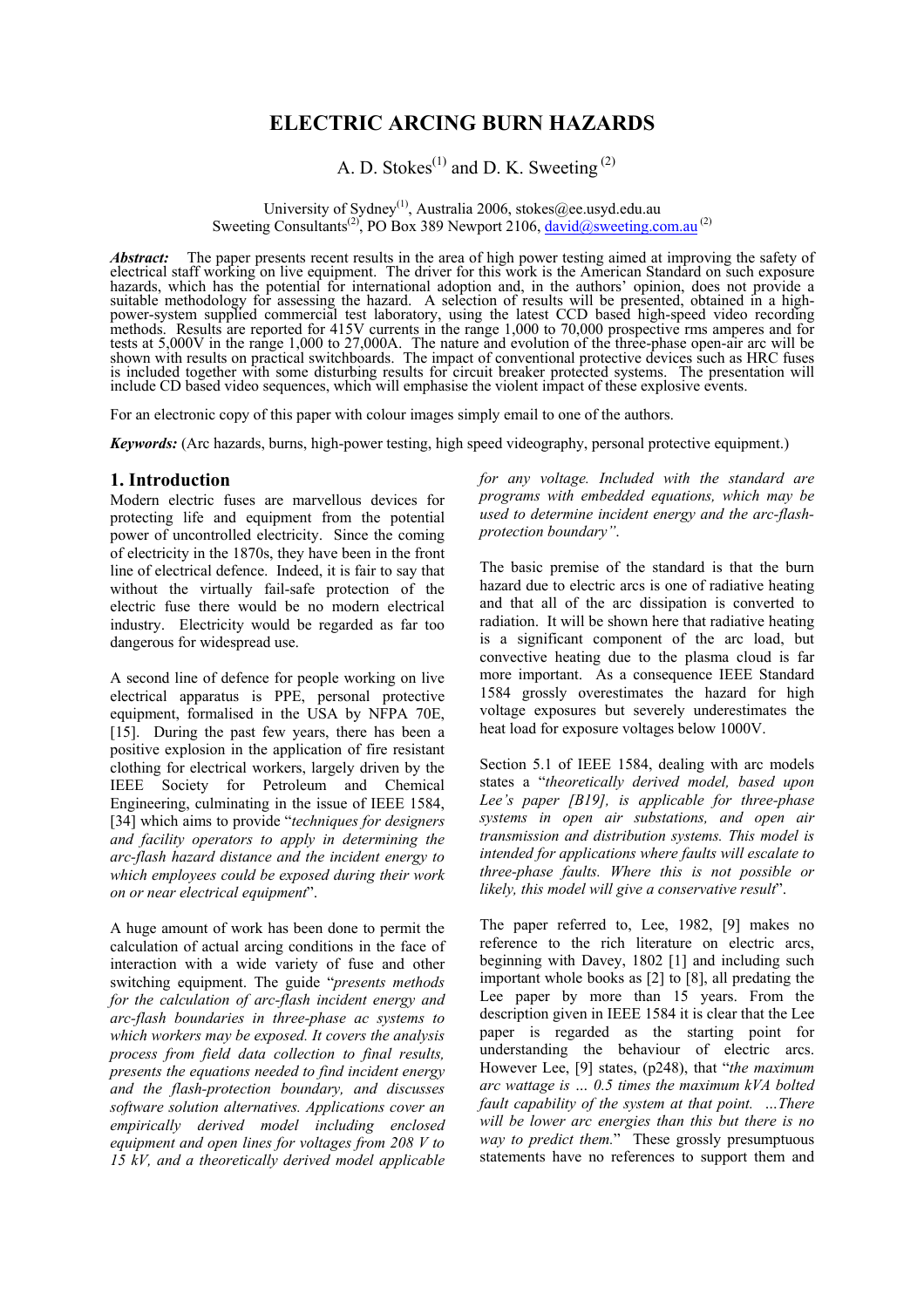ignore the wealth of previous research referred to in the texts, [2], and [6] to [8] that suggest arc voltages of the order of 5 to 10 volts per centimetre of arc length for virtually all arcs in open air. Lee further states that the arc "*shape is not important, only that it has the required area. For simplicity we will consider it is a sphere and will have a diameter that gives the specific surface area"*. In table 2 Lee gives results for his calculation of sphere diameter as a function of arc power. As an example, for a three phase arcing exposure of 5000V, 20,000A the Lee prediction forecasts a plasma diameter of 170 mm. The diameter is not considered to be a function of arc duration, only arc power! The authors' test results for this condition, for an arc duration of 0.5 seconds, described later, show a brilliant plasma cloud some 3000 mm long and around 1500 mm tall in the plane of the camera. Similarly the calorimetric data reported later do not support the idea that radiant heating is the main hazard. The heat load for objects within the cloud is much higher  $(> 3$  times) than just due to radiation alone.

Deficiencies in the Lee paper would be of little consequence if corrected, some 20 years after publication, but this has not been done with IEEE 1584. The standard clearly promulgates the Lee proposition that radiation is the key source of arc hazard and in doing so continues to ignore the rich subsequent literature on this topic. For example Jones, 1988, in his book "*High pressure arcs in industrial devices*", [12] provides some 55 pages of review of the literature on arc radiation and cites some 86 references. None of this is mentioned in IEEE 1584.

Whilst radiation is clearly a very complex topic it is widely recognised, [12], that only some 10 to 20% of total arc power actually escapes as radiation. Most arc power is delivered to, and stored in the plasma cloud as high temperature plasma enthalpy. In low voltage situations the plasma cloud has the potential to deliver much more serious injuries to exposed workers than those predicted by the simplistic and faulty approach adopted in IEEE 1584, which, for its own references on arc hazards has drawn almost exclusively on literature from the petroleum and chemical industry, [9] to [11], [14], and [16] to [32].

## **2. Data supporting IEEE 1584**

The standard IEEE 1584 is unusual in a number of ways. It is accompanied by a substantial number of spreadsheet data including the results of some 313 short-circuit tests designed to reinforce the conclusions reached. The data includes such parameters as:

- Open circuit voltage phase-phase (kV)
- Bolted (prospective) fault current (kA)
- X/R ratio
- Electrode material SS, AL, CH, CS
- Gap between electrodes (mm)
- Gap electrodes to box (mm)
- Distance from arc to calorimeters (mm)
- Arc duration (msec)
- Box width  $+$  height/2 (mm)
- Box depth (mm)
- Number of phases
- Electrode configuration (parallel or inline)
- Arc current (kA)
- Arc voltage line-line (kV)
- Arc energy (kJ)

This wealth of data has made it possible to identify those aspects of the arc modelling that have resulted in faulty hazard prediction. Also helpful are the large number of references given.



Figure 1 Geometry used for IEEE 1584 open arcs

Figure 1 has been taken from Doughty et al [24] and shows an arrangement of three parallel electrodes running from top centre in a vertically downwards direction. The calorimeter holders are the circular objects seen in centre view. With such an arrangement the arc is forced in a downward direction and none of the calorimeters intercept arc plasma heat load. This is the key weakness of the modelling approach and appears to have been a common feature of all 313 arc tests carried out to support the IEEE 1584 standard.

#### **3. Arc Modelling**

The arc modelling tests carried out here preceded the publication of IEEE 1584 and were sponsored by a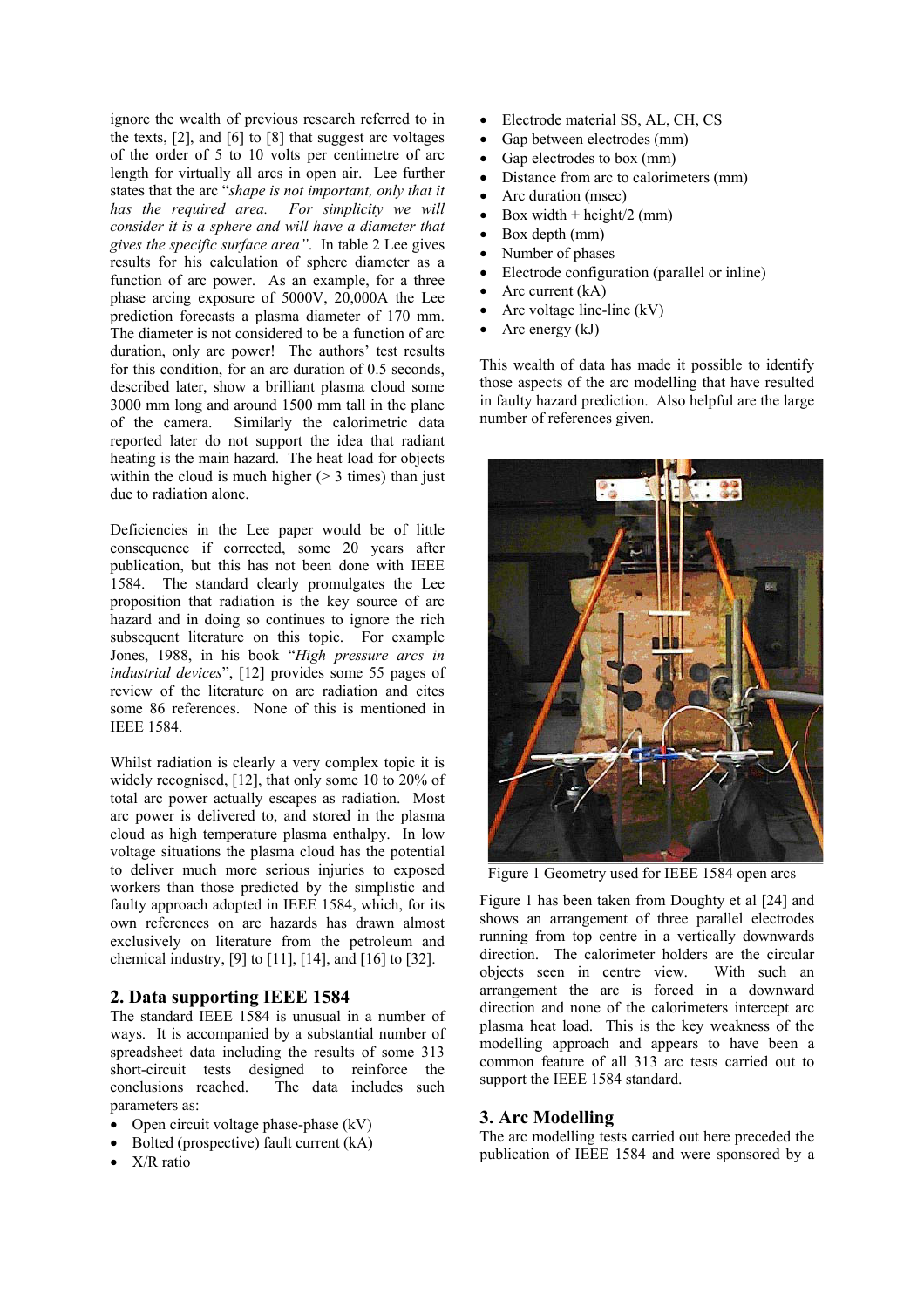large user of bulk electricity which had become concerned about possible errors in the impending standard based on the publication record being cited in precursor documents.

Because of the complexity of the arcing process the authors have modelled arcs of the kind that may create significant hazards using only experimental methods. An insulated test structure was arranged using precisely machined Australian hardwoods to lock a series of heavy duty electrodes into parallel configurations with the option of electrode separations from 25 to 150mm, figure 2. The electrodes projected some 300 mm from the support structure. This value was chosen as a compromise between a sufficient distance to minimise insulation charring due to radiant arc heating (not entirely successful) and a small enough distance to minimise electrode movement due to magnetic forces (achieved). The top most electrode was aligned at a shallow angle to the others and used only for single phase testing with gaps as small as 5 mm.



Figure 2 Arc hazard setup.

Electrodes of high conductivity copper and structural grade aluminium of 25.4 mm diameter were used for all tests. For some of the tests, including that shown in figure 2, a light gauze was fastened immediately adjacent to the plane of the electrodes as a sensitive indicator of the burning reach of the plasma cloud. All tests were monitored using high speed videography at 1000 frames per second focussed on the arc core, and both normal video and still photography for overall records. The total of all files created by the imaging and analysis process exceeds 1,800,000,000 bytes.

For single phase open air arcs at a supply voltage of 415V self interruption always occurred in < 10 ms.

For three phase open air arcs at a supply voltage of 415V self interruption always occurred in < 40 ms.

Stokes and Oppenlander [13] gave, in terms of absolute current values:

 $Power = (20 + 5.34 \times z) \times Current^{1.12} \text{ watts}$  (1) for a rather large data set with single-phase arcs having **opposing** electrodes and *z* as the arc gap in centimetres. For the present three phase arcs with **parallel** electrodes at a separation of some 45mm the empirical relation:

 $Power = 362 \times Current\_rms^{1.12}$  watts (2) was found to give the best empirical fit to the present data allowing for rms and absolute three-phase current differences in the quoted data Equation (2) underestimates the mid range of current power data by some 10% at currents of the order of 4000A. No significant influence of electrode separation was observed for reasons that will be detailed later.

For electrode gaps much larger than a few hundred millimetres it may be appropriate to increase the arc power by an added voltage drop at approximately 2 volts per centimetre of arc gap as follows:

 $Power = 25 \times (20 + 2 \times z) \times Current\_rms^{1.1}$  watts (3) Figure 3 shows condensed detail of current and voltage waveforms for a 20,800A rms test. Full data sets are available and consist of many MB of such densely packed data as to be impossible to fully present here in complete form. However they all show the following features:

- The arc voltage grows during the first 30 ms indicating that it takes that long for the overall arc paths to fully develop. This is confirmed in the high speed video images discussed later.
- The arc voltage fluctuates around a mean value that is approximately sinusoidal with time. This is due essentially to the time varying arc geometry and does not imply a linear currentvoltage relationship
- For three-phase tests at different currents the fitted sinusoidal voltage has an amplitude that varies approximately as

$$
RMS\_Voltage \propto RMS\_Current^{0.12} \quad (4)
$$

• For tests at the same nominal current but with different arc duration the dissipated energy varies with arc power times arc duration.

# **4. Arc Photography**

### **4.1 Conventional videography**

All tests were recorded using conventional videography using rapid response CCD cameras.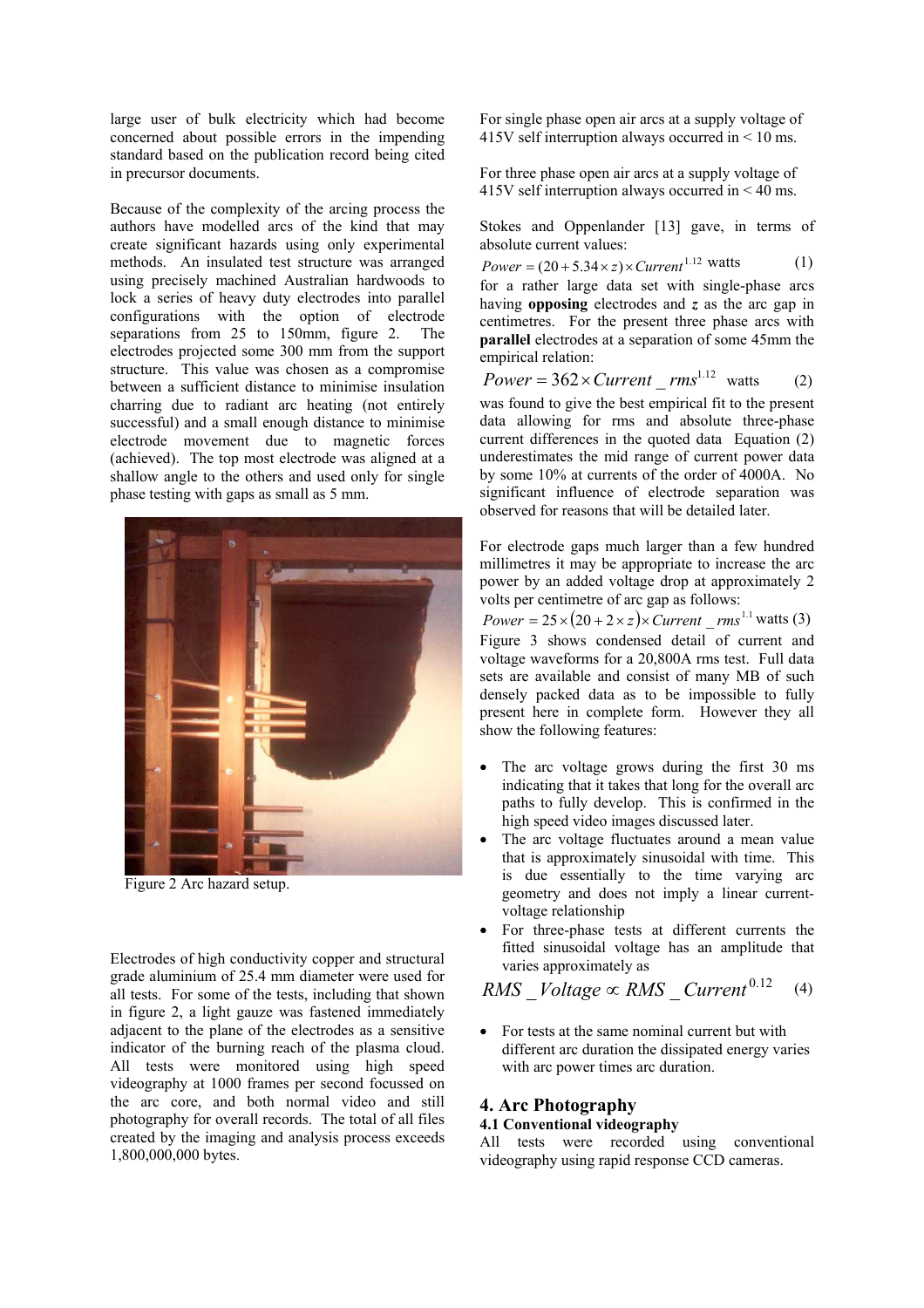

Figure 3 Current and voltage waveforms for the first 100ms of test 8047 010, 20,800A rms, .5000V

Even so the huge range of arc brightness was such that complete image saturation was always obtained during the main arcing phase.



Figure 4 Test 8047 010, 20,800A, 0.109 seconds.

For short duration arcs, typically 100ms and less, the cameras recovered within some 40 ms, and useful images of the dying, but still brilliant plasma cloud were obtained. For longer arc durations camera recovery was many times slower so that only the final stages of plasma cooling were captured. At the higher currents the records show powerfully driven convective flows. These have been assembled as MPEG files some of which will be shown during the conference meeting. Figure 4 shows the extent of the plasma cloud for a three phase arc of 20,800A rms<br>and duration of 0.109 seconds In the movie and duration of  $0.109$  seconds. sequence, to be shown during the conference, the plasma cloud can be seen to be driven from left to right at an average speed of some 8 m/s. A very substantial cloud of arc "dust" was created that shows very clearly the continuing convectively driven flow.



Figure 5 Test 8047\_001, 991A, 0.11s. Top view is a general image at 40ms after arc interruption. The others are compact views at successive 40ms intervals.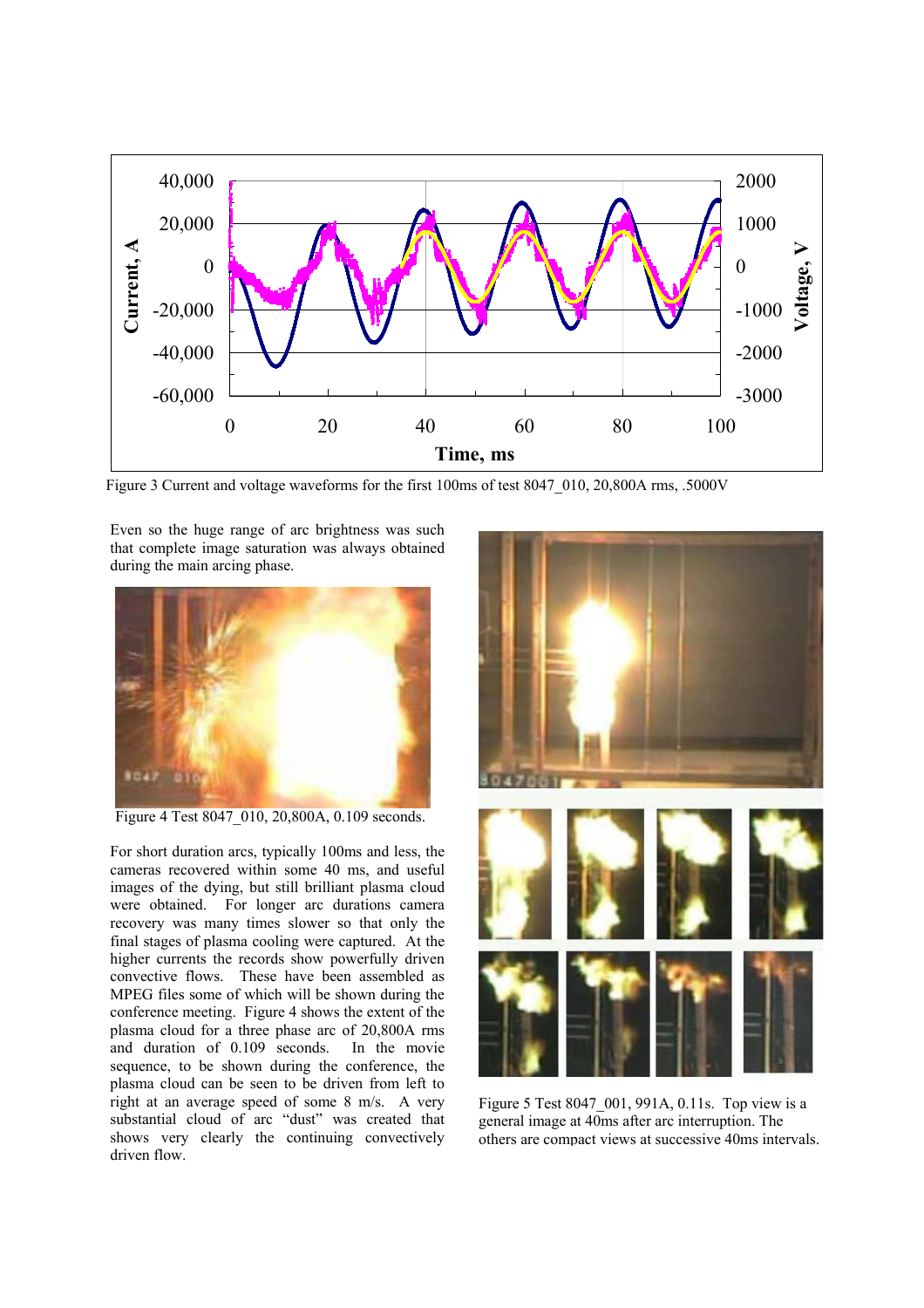Figure 5 shows the dying phases for a 991A rms arc of 0.1 seconds duration. The plasma cloud fades to invisible after some 300ms.

At these low currents there is minimal convective flow and the main movement is a gently rising cloud that cools to below visibility generally over a period of some half a second.

Calorimeter heat load measurements support the expectation that arc burn hazards within the plasma cloud are many times (>3) higher than those in off axis positions where only radiant heating is possible.

#### **4.2 High Speed Videography**

High speed black and white video records have been taken using a Redlake Motion Pro CCD based camera running at 1000 frames per second and recording for up to several seconds. These have subsequently been edited using Adobe Premiere 6.5 into MPG files and with a Redlake viewing utility to create sequences of individual JPG files.

Figure 6 gives current – voltage waveform detail and figure 7 shows the final frames, each separated by 1ms from the next, prior to disconnection for an arc of 20,800A rms with electrode separation of 50mm.



Figure 6 Current and voltage waveform detail for the last 10 ms of arcing for the 20,800A rms arc shown in figure 7.

The first frame of figure 7 shows three arc flares with their origins at the electrode tips which are separated by 50 mm. When the flares pass currents of opposite sign, the arc columns repel each other. When of the same polarity, they attract each other. This sequence can be clearly seen in all of the arc records and cycles in keeping with the evolution of the currents. In figure 7 the top arc has been interrupted in the second last frame and the two remaining arcs, being of opposite polarity repel each other. Notice that these effects are always directed away from the arc powersource and so create a magnetically driven flow from left to right. In the arc plane from top to bottom these same effects act to spread arc plasma in the vertical plane of figure 7.



Figure 7 High speed images for test 8047\_012, 20,800A rms - just prior to interruption.

Note that far more detail can be seen in the moving images of these records a selection of which will be presented during the conference proceedings.

### **4.3 Image analysis**

Stokes and Oppenlander [13] used high speed film methods to record arc detail with opposed electrodes. These techniques while excellent for colour image visualisation are notoriously difficult when seeking quantitative photometric detail. The Motion Pro CCD based camera has a very nearly linear response which requires absolute calibration for a very limited range of photometric values.

Advantage has been taken here of this feature to provide estimates of the absolute luminosity of the arc development as a function of time and the decay time constant of various features as the arcing process continues. These have been given in terms of the standard luminous variable, the lux, figure 8. As a reference, a bright summer day will have a midday ground level illumination of the order of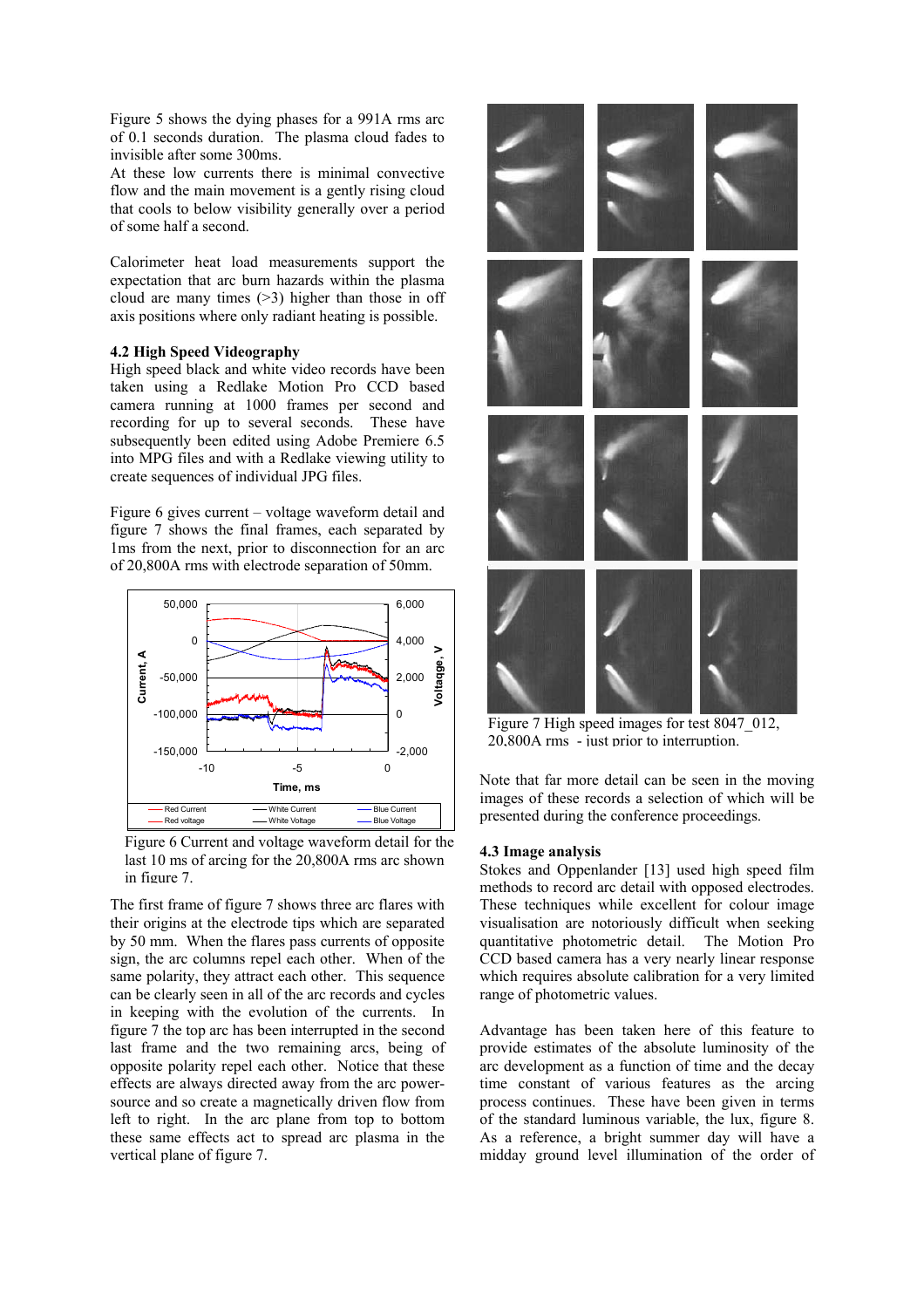20,000 lux. The brightest measurement in the arc column shown in figure 8 is some three orders of magnitude brighter than bright sunlight. This data tracks the brightness of a plasma element from its creation in the plasma flare to its eventual disappearance as the element moves through the arc space. The data has been obtained by detailed examination of individual high speed images using Adobe Photoshop methods to quantify the photometric values. Data marked 'Photoshop' have been measured directly from the images while data marked 'Lux' were calculated from the brightest part of the image, assuming an exponential decay with fitted time constants. These luminous decay time constants are shown in figure 9.

It will be apparent from the results given in figure 9 and from the arc flare images of figure 7 that the brightest parts of the arc have a very short lifetime, typically less than a millisecond.

It is well known that arcs burning on non-refractory electrodes such as copper and aluminium have interfaces with the electrode tips that produce highly concentrated cathode and anode 'spots' from which are driven powerful convective plasma flow, or jets, Maecker, in [8].



Figure 8 Photometric data for test 7977\_007, arc current 20,000A rms.

As the plasma flow carries away arc heated gases they cool rapidly at first but then far more slowly as the plasma cloud brightness reaches values closer to a high temperature combustion flame, corresponding with the images shown in figures 4 and 5.

Lux data are based on a luminous parameter which depends on the colour of the radiant power. At the peak sensitivity of the eye there are 680 lumens/radiant-watt. Using this value a calculation has been made of the equivalent radiant power and, from the Stefan-Boltzmann law, the corresponding peak plasma temperature. For an effective emissivity of 0.15 the plasma temperatures calculated are shown

in figure 10. For effective emissivities of 0.1 and 0.05 the peak plasma temperatures would be 15,100K and 18,000K respectively. Both values are regarded as too high for an open air unconstricted arc.



Figure 9 Luminous decay time constant as a function of time after plasma element creation.

Conversely if one takes an emissivity of 1.0, the value required by the assumptions of the standard IEEE 1584 the corresponding peak temperature would be less than 9000K. Maecker, in [8] has shown that even for a confined 5mm diameter nitrogen arc such a temperature would be reached with an arc current of less than 20A compared with the 20,000A used for the test from which the results in figures 6 to 10 were obtained.

#### **4.4.2 Arc Plasma**

The surrounding plasma cloud, even though brilliant to the eye and much larger in total volume than the key radiating zone, has a lifetime of less than a second and contributes very little to the total radiant power loss. It does however contain the majority of the arc energy and, from calorimetric measurements, is likely to produce the most severe burn injuries.



Figure 10 Plasma temperatures as a function of time after creation.

The authors do not say that burns produced alone by radiant heating are not important. They are! However, radiant heating is only a small fraction of the heat balance for almost all electric arcs, even those designed for illumination purposes, [12]. Rather, most arc dissipation, especially for open air arcs is consumed by the creation of a very substantial and extremely hot plasma cloud (∼ 3000K).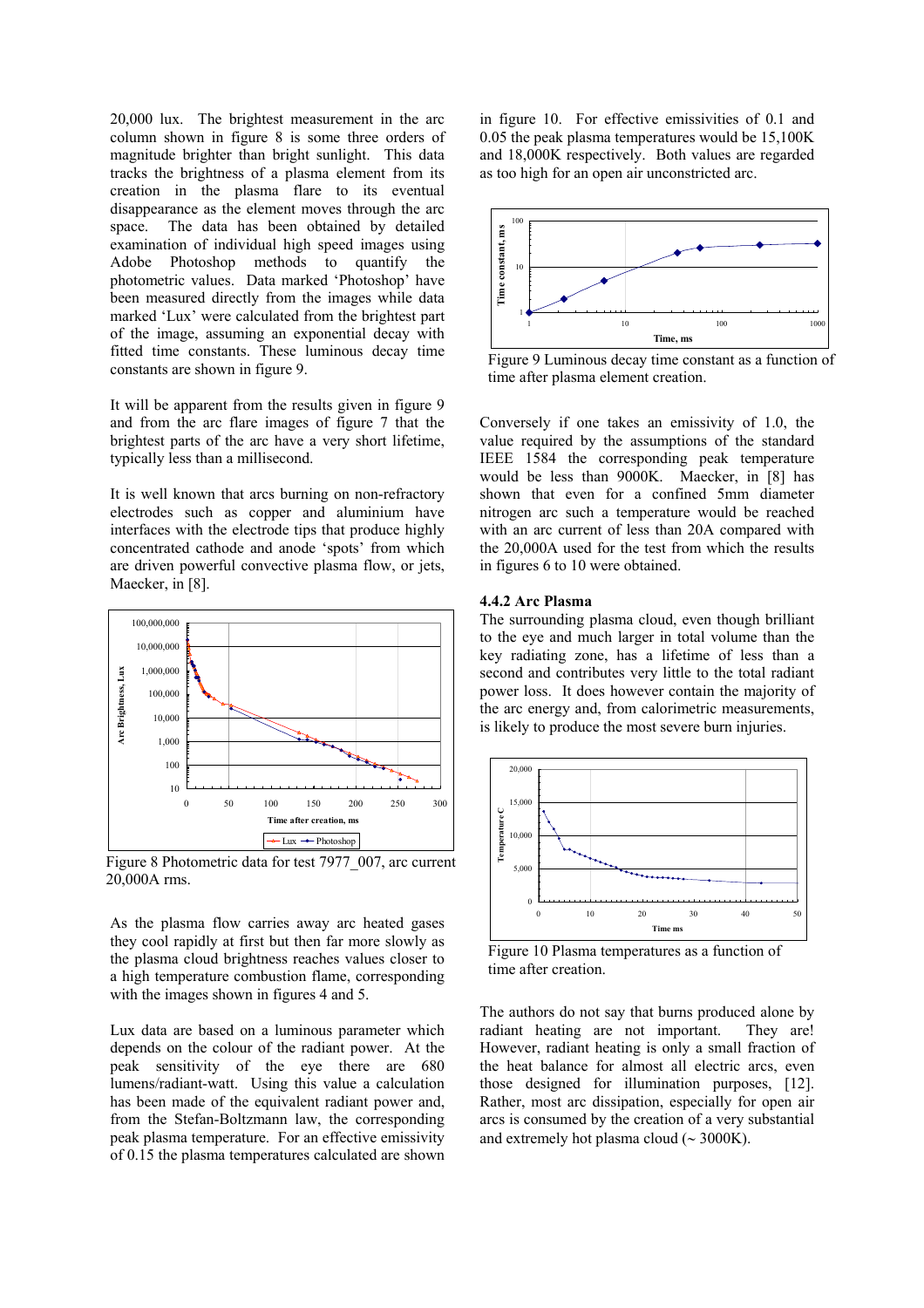#### **4.4.3 Consequential Physical Damage**

Electric power engineers have known of the damage that is caused by such plasma clouds for over 50 years. Arcs can burn in confined spaces, such as switch boards, switch rooms and gas insulated spaces. A most important consideration is the explosive air pressure rise that can result. For many years switchboards and switch rooms have been explicitly vented so as to direct arc plasma away from doors and access panels to protect workers from severe mechanical impact damage. GIS enclosures have been explicitly designed to withstand the maximum pressure rise that might result from a credible arcing fault. If arcs produced only radiant heating almost none of this design complication would be necessary!

The video evidence referred to above should provide convincing and quantitative confirmation of the importance of such bulk air heating and lay to rest the fiction, [9], that arcs are small spherical objects that only radiate their electrically dissipated power!

#### **4.4.4 Arc Reignition**

At every current zero, the arc must reignite and form a new cathode on the other electrode. Intuitively one would expect that if the arc does reignite it will do so through the shortest available path. For the tests at 5000V, reignition was always observed, but not by the shortest available path. The sequence of high speed video images shows clearly that reignition will follow the much longer conducting path of the current channel just before current zero even if more than an additional 100mm over the shortest possible path.

In high voltage circuits, the arc restrikes rapidly and the current normally continues to flow until the protection operates. The actual fault current is also generally a close approximation of the prospective fault current, unless current limiting devices such as HV fuses are present.

It was noted above that an empirical observation from the current-voltage records obtained here was clear self extinction for low voltage (240 and 415V) three phase arcs even for electrode spacings as little as 5mm and prospective currents as high as 70,000A rms. There are two underlying physical principles that have a bearing on this process.

The first is the 'de-ion' phenomena, [4] and [6] which occurs whenever the current passes through zero and is a principle used in almost all low voltage circuit breakers. For non-refractory electrodes including copper and aluminium a space charge region develops around the new cathode that requires a 'glow to arc' transition involving sheath voltages of the order of 300V before a low voltage arc cathode

can be formed. If the recovery voltage does not rise rapidly enough to this value, no new arc can form and the current will be interrupted.

The second influence, on low voltage systems, is the influence of the arc voltage on both the amplitude and phase angle of the fault current. The arc voltage is higher than would be predicted from electrode spacing, due to the long arcing path lengths which can be seen in figure 7 and often exceed 300mm in total length regardless of the actual electrode separation (even if as small as 5 mm). Typical arc voltages of several hundreds of volts are involved and these act to reduce the actual arcing current, sometimes to less than half the prospective value.

The arc voltage also brings the current more in phase with the system voltage, so reducing the recovery voltage available to reignite the arc at current zero.

In low voltage systems, with small creepage paths across the insulation between phases and earth, the insulation degraded by the arcing process has been observed to breakdown under normal voltage stress. In low voltage circuits, these processes have been observed to produce repeated pulses of selfinterrupted arcing followed by delayed flashovers.

### **5. Conference Images**

During the conference a series of video sequences, will be shown that graphically illustrate, and expand upon the points made in this paper.

### **6. Discussion and Conclusions**

Whilst the results given here are sufficient to demonstrate the fundamental weakness of IEEE 1584 the authors are keenly aware that much more experimental work will be required to properly quantify the full range and extent of burn hazards to which electrical workers may be exposed and the accurate description of such hazards by equations such as (1) to (4) which must, presently, be regarded as first approximations.

For example, during the conference proceedings it will be shown that low voltage system protection can be required to operate with repeated pulses of current, which are significantly smaller than the prospective fault current with considerable delays between the pulses.

The authors observe that digital relays are available that reset rapidly when the current returns below the reset level. These relays can completely miss faults of the kind described above unless an individual episode of arcing lasts long enough to cause a trip. Special care is therefore required in selecting digital relays with algorithms that can tolerate this form of fault current for low voltage systems.